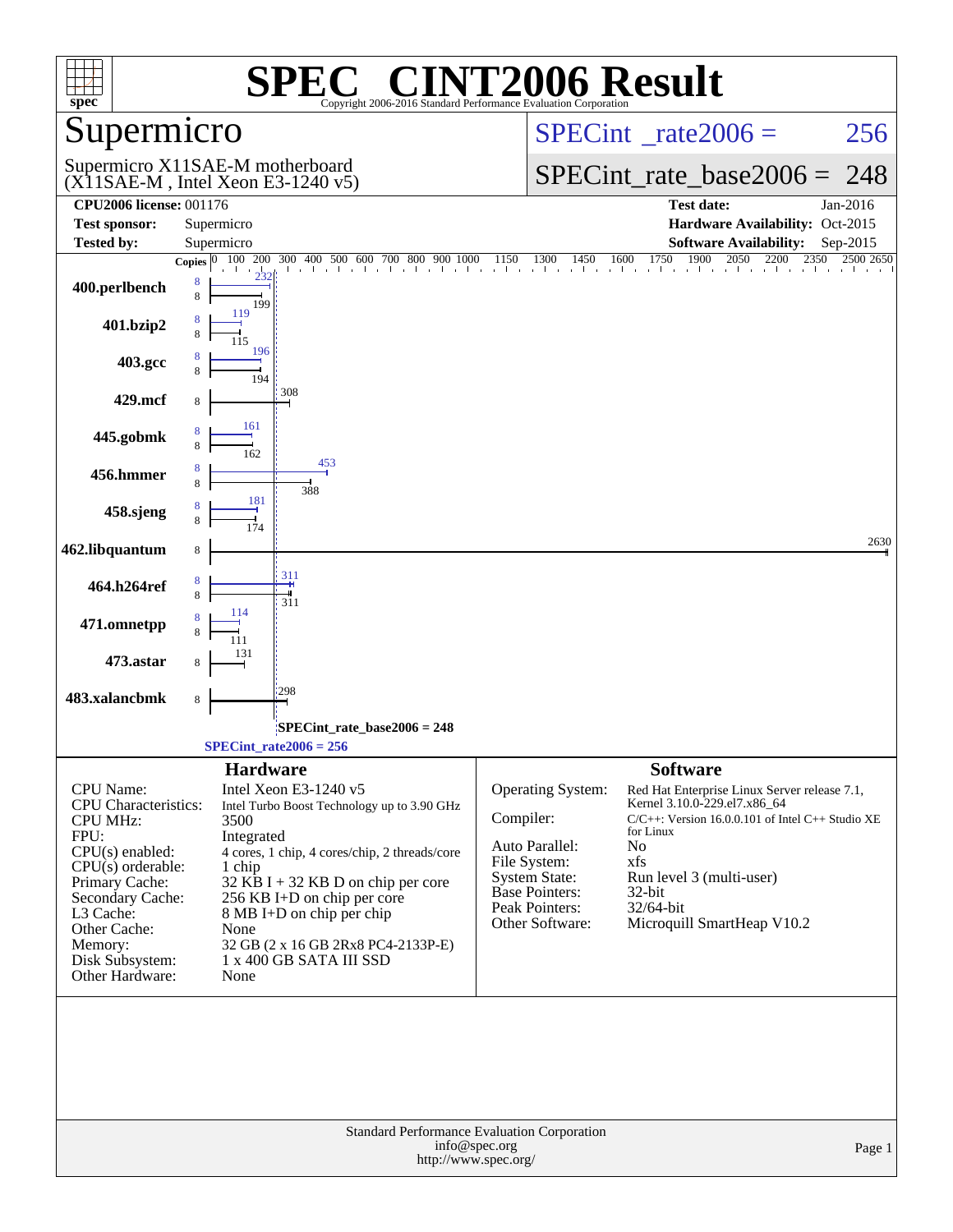

### Supermicro

### (X11SAE-M , Intel Xeon E3-1240 v5) Supermicro X11SAE-M motherboard

SPECint rate $2006 = 256$ 

### [SPECint\\_rate\\_base2006 =](http://www.spec.org/auto/cpu2006/Docs/result-fields.html#SPECintratebase2006) 248

**[CPU2006 license:](http://www.spec.org/auto/cpu2006/Docs/result-fields.html#CPU2006license)** 001176 **[Test date:](http://www.spec.org/auto/cpu2006/Docs/result-fields.html#Testdate)** Jan-2016 **[Test sponsor:](http://www.spec.org/auto/cpu2006/Docs/result-fields.html#Testsponsor)** Supermicro Supermicro **[Hardware Availability:](http://www.spec.org/auto/cpu2006/Docs/result-fields.html#HardwareAvailability)** Oct-2015 **[Tested by:](http://www.spec.org/auto/cpu2006/Docs/result-fields.html#Testedby)** Supermicro **Supermicro [Software Availability:](http://www.spec.org/auto/cpu2006/Docs/result-fields.html#SoftwareAvailability)** Sep-2015

### **[Results Table](http://www.spec.org/auto/cpu2006/Docs/result-fields.html#ResultsTable)**

|                                                                                                          | <b>Base</b>   |                |            |                | <b>Peak</b> |                |            |                |                |              |                |              |                |              |
|----------------------------------------------------------------------------------------------------------|---------------|----------------|------------|----------------|-------------|----------------|------------|----------------|----------------|--------------|----------------|--------------|----------------|--------------|
| <b>Benchmark</b>                                                                                         | <b>Copies</b> | <b>Seconds</b> | Ratio      | <b>Seconds</b> | Ratio       | <b>Seconds</b> | Ratio      | <b>Copies</b>  | <b>Seconds</b> | <b>Ratio</b> | <b>Seconds</b> | <b>Ratio</b> | <b>Seconds</b> | <b>Ratio</b> |
| 400.perlbench                                                                                            |               | 394            | 199        | 393            | 199         | 394            | <b>199</b> |                | 337            | 232          | 338            | 232          | 337            | 232          |
| 401.bzip2                                                                                                |               | 672            | <b>115</b> | 667            | 116         | 684            | 113        |                | 644            | 120          | 648            | 119          | 646            | <u>119</u>   |
| $403.\text{gcc}$                                                                                         |               | 331            | 194        | 333            | 194         | 331            | 194        | 8              | 328            | 197          | 329            | 196          | 328            | <u>196</u>   |
| $429$ .mcf                                                                                               |               | 238            | 307        | 237            | 308         | 237            | 308        | 8              | 238            | 307          | 237            | 308          | 237            | 308          |
| 445.gobmk                                                                                                |               | 518            | 162        | 517            | 162         | 517            | 162        |                | 520            | <b>161</b>   | 520            | 161          | 521            | 161          |
| 456.hmmer                                                                                                |               | 192            | 388        | 192            | 388         | 192            | 389        | 8              | 164            | 454          | 165            | 453          | 165            | 451          |
| $458$ .sjeng                                                                                             |               | 555            | 174        | 554            | 175         | 555            | 174        | 8              | 534            | 181          | 535            | 181          | 533            | 182          |
| 462.libquantum                                                                                           |               | 63.0           | 2630       | 63.0           | 2630        | 63.2           | 2620       | 8              | 63.0           | 2630         | 63.0           | 2630         | 63.2           | 2620         |
| 464.h264ref                                                                                              |               | 580            | 305        | 569            | 311         | 562            | 315        |                | 577            | 307          | 570            | 311          | 550            | 322          |
| 471.omnetpp                                                                                              |               | 452            | 111        | 452            | 111         | 452            | <u>111</u> |                | 441            | 113          | 440            | <u>114</u>   | 440            | 114          |
| $473$ . astar                                                                                            | 8             | 430            | 131        | 431            | 130         | 429            | 131        | $\overline{8}$ | 430            | 131          | 431            | 130          | 429            | 131          |
| 483.xalancbmk                                                                                            |               | 185            | 298        | 185            | 299         | 186            | 297        | 8              | 185            | 298          | 185            | 299          | 186            | 297          |
| Results appear in the order in which they were run. Bold underlined text indicates a median measurement. |               |                |            |                |             |                |            |                |                |              |                |              |                |              |

### **[Submit Notes](http://www.spec.org/auto/cpu2006/Docs/result-fields.html#SubmitNotes)**

 The taskset mechanism was used to bind copies to processors. The config file option 'submit' was used to generate taskset commands to bind each copy to a specific processor. For details, please see the config file.

### **[Operating System Notes](http://www.spec.org/auto/cpu2006/Docs/result-fields.html#OperatingSystemNotes)**

Stack size set to unlimited using "ulimit -s unlimited"

### **[Platform Notes](http://www.spec.org/auto/cpu2006/Docs/result-fields.html#PlatformNotes)**

Standard Performance Evaluation Corporation [info@spec.org](mailto:info@spec.org) As tested, the system used a Supermicro CSE-731i-300B chassis. The chassis is configured with 2 PWS-305-PQ redundant power supply, 1 SNK-P0046A4 heatsink, as well as 1 FAN-0108L4 rear cooling fan. Sysinfo program /usr/cpu2006/config/sysinfo.rev6914 \$Rev: 6914 \$ \$Date:: 2014-06-25 #\$ e3fbb8667b5a285932ceab81e28219e1 running on X10SRA-01 Sun Jan 31 01:53:44 2016 This section contains SUT (System Under Test) info as seen by some common utilities. To remove or add to this section, see: <http://www.spec.org/cpu2006/Docs/config.html#sysinfo> From /proc/cpuinfo model name : Intel(R) Xeon(R) CPU E3-1240 v5 @ 3.50GHz 1 "physical id"s (chips) 8 "processors" cores, siblings (Caution: counting these is hw and system dependent. The following excerpts from /proc/cpuinfo might not be reliable. Use with Continued on next page

<http://www.spec.org/>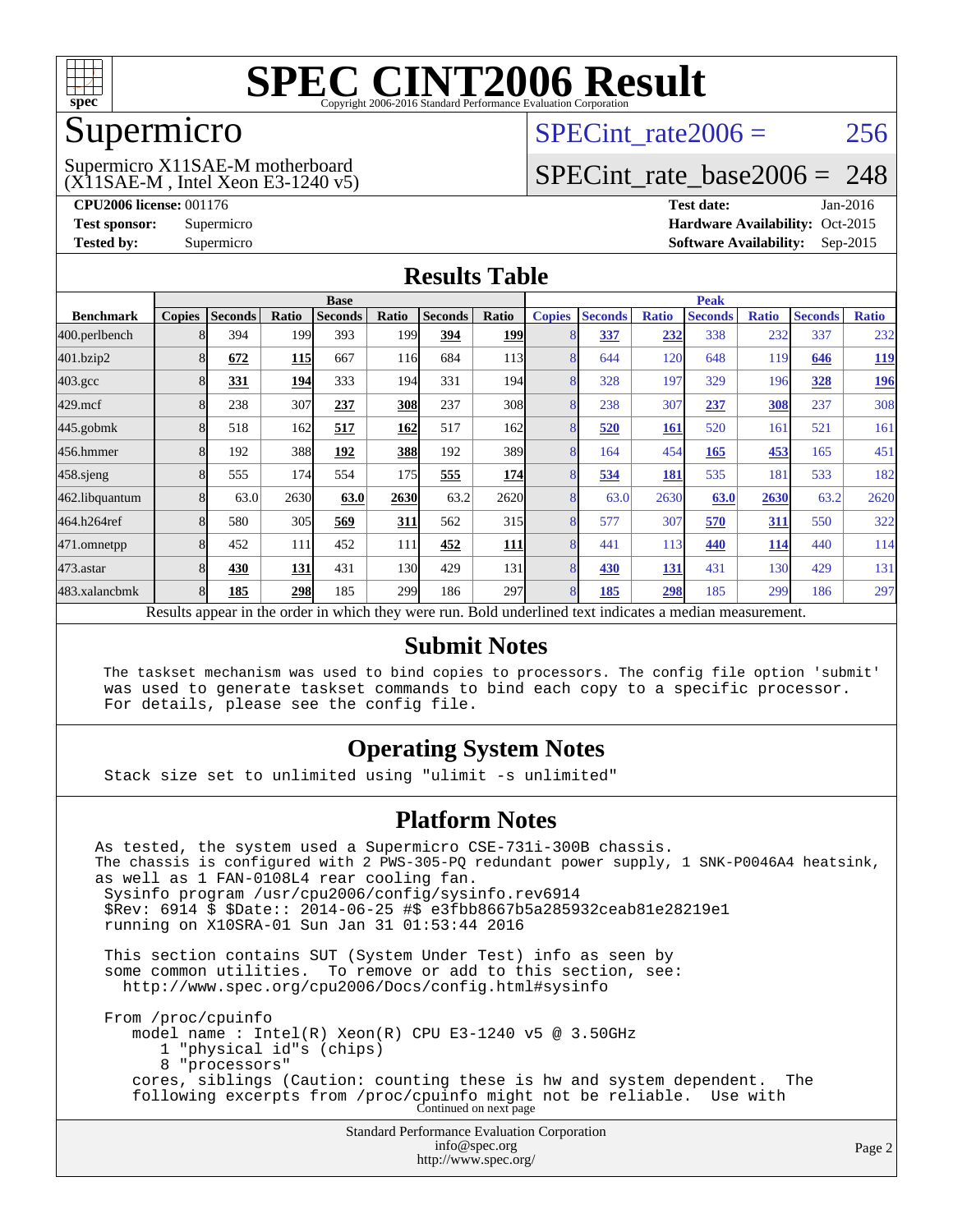

### Supermicro

SPECint rate $2006 = 256$ 

(X11SAE-M , Intel Xeon E3-1240 v5) Supermicro X11SAE-M motherboard

[SPECint\\_rate\\_base2006 =](http://www.spec.org/auto/cpu2006/Docs/result-fields.html#SPECintratebase2006) 248

**[CPU2006 license:](http://www.spec.org/auto/cpu2006/Docs/result-fields.html#CPU2006license)** 001176 **[Test date:](http://www.spec.org/auto/cpu2006/Docs/result-fields.html#Testdate)** Jan-2016 **[Test sponsor:](http://www.spec.org/auto/cpu2006/Docs/result-fields.html#Testsponsor)** Supermicro Supermicro **[Hardware Availability:](http://www.spec.org/auto/cpu2006/Docs/result-fields.html#HardwareAvailability)** Oct-2015 **[Tested by:](http://www.spec.org/auto/cpu2006/Docs/result-fields.html#Testedby)** Supermicro **Supermicro [Software Availability:](http://www.spec.org/auto/cpu2006/Docs/result-fields.html#SoftwareAvailability)** Sep-2015

### **[Platform Notes \(Continued\)](http://www.spec.org/auto/cpu2006/Docs/result-fields.html#PlatformNotes)**

 caution.) cpu cores : 4 siblings : 8 physical 0: cores 0 1 2 3 cache size : 8192 KB From /proc/meminfo MemTotal: 32760152 kB HugePages\_Total: 0<br>Hugepagesize: 2048 kB Hugepagesize: From /etc/\*release\* /etc/\*version\* os-release: NAME="Red Hat Enterprise Linux Server" VERSION="7.1 (Maipo)" ID="rhel" ID\_LIKE="fedora" VERSION\_ID="7.1" PRETTY\_NAME="Red Hat Enterprise Linux Server 7.1 (Maipo)" ANSI\_COLOR="0;31" CPE\_NAME="cpe:/o:redhat:enterprise\_linux:7.1:GA:server" redhat-release: Red Hat Enterprise Linux Server release 7.1 (Maipo) system-release: Red Hat Enterprise Linux Server release 7.1 (Maipo) system-release-cpe: cpe:/o:redhat:enterprise\_linux:7.1:ga:server uname -a: Linux X10SRA-01 3.10.0-229.el7.x86\_64 #1 SMP Thu Jan 29 18:37:38 EST 2015 x86\_64 x86\_64 x86\_64 GNU/Linux run-level 3 Jan 30 21:41 SPEC is set to: /usr/cpu2006 Filesystem Type Size Used Avail Use% Mounted on /dev/sda2 xfs 183G 5.3G 178G 3% / Additional information from dmidecode: Warning: Use caution when you interpret this section. The 'dmidecode' program reads system data which is "intended to allow hardware to be accurately determined", but the intent may not be met, as there are frequent changes to hardware, firmware, and the "DMTF SMBIOS" standard. BIOS American Megatrends Inc. 1.0a 12/21/2015 Memory: 2x Not Specified Not Specified 2x Samsung M391A2K43BB1-CPB 16 GB 2 rank 2133 MHz (End of data from sysinfo program)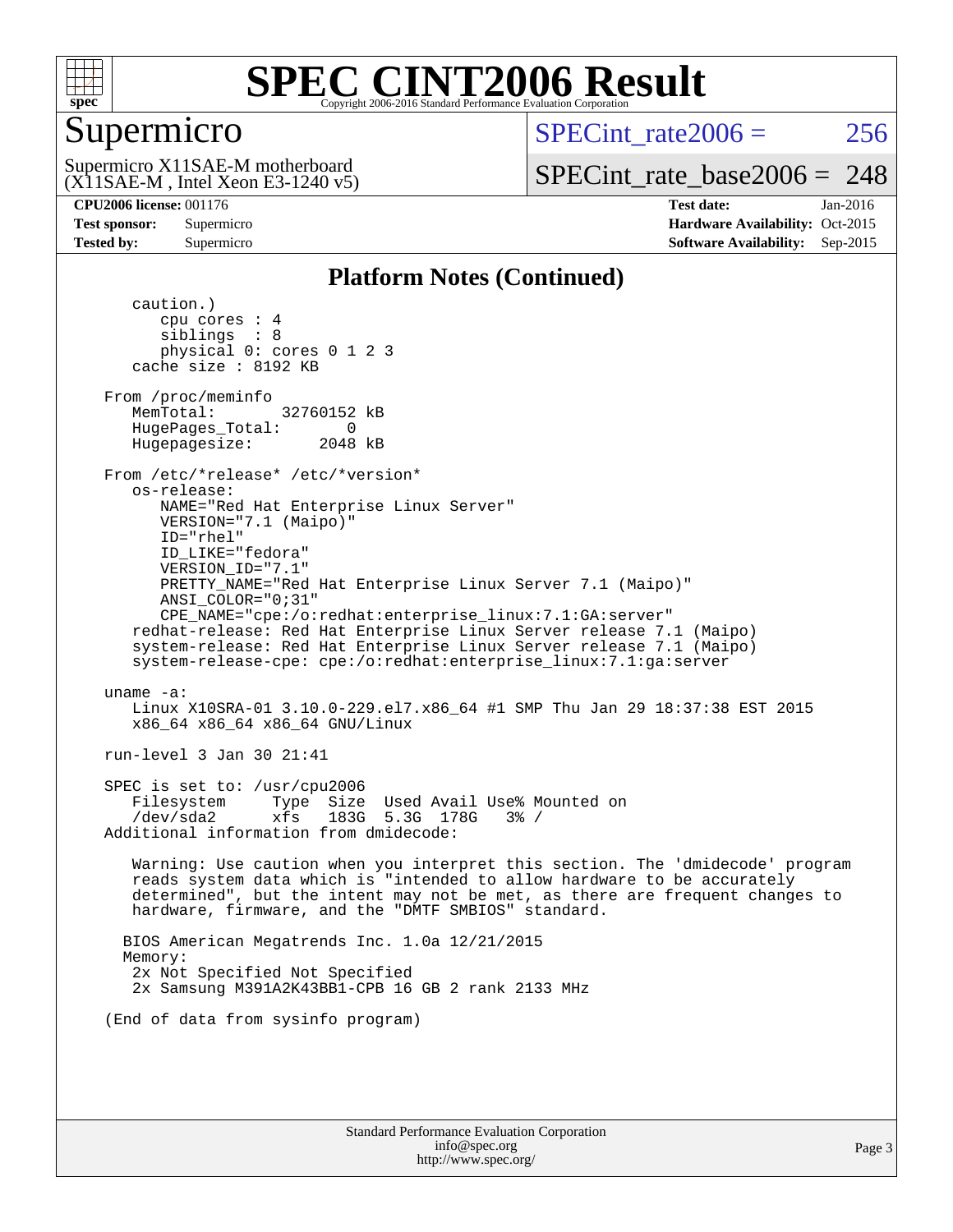

### Supermicro

SPECint rate $2006 = 256$ 

(X11SAE-M , Intel Xeon E3-1240 v5) Supermicro X11SAE-M motherboard

[SPECint\\_rate\\_base2006 =](http://www.spec.org/auto/cpu2006/Docs/result-fields.html#SPECintratebase2006) 248

**[CPU2006 license:](http://www.spec.org/auto/cpu2006/Docs/result-fields.html#CPU2006license)** 001176 **[Test date:](http://www.spec.org/auto/cpu2006/Docs/result-fields.html#Testdate)** Jan-2016 **[Test sponsor:](http://www.spec.org/auto/cpu2006/Docs/result-fields.html#Testsponsor)** Supermicro Supermicro **[Hardware Availability:](http://www.spec.org/auto/cpu2006/Docs/result-fields.html#HardwareAvailability)** Oct-2015 **[Tested by:](http://www.spec.org/auto/cpu2006/Docs/result-fields.html#Testedby)** Supermicro **Supermicro [Software Availability:](http://www.spec.org/auto/cpu2006/Docs/result-fields.html#SoftwareAvailability)** Sep-2015

### **[General Notes](http://www.spec.org/auto/cpu2006/Docs/result-fields.html#GeneralNotes)**

Environment variables set by runspec before the start of the run: LD LIBRARY PATH = "/usr/cpu2006/libs/32:/usr/cpu2006/libs/64:/usr/cpu2006/sh"

 Binaries compiled on a system with 1x Intel Core i5-4670K CPU + 32GB memory using RedHat EL 7.1 Transparent Huge Pages enabled with: echo always > /sys/kernel/mm/transparent\_hugepage/enabled

### **[Base Compiler Invocation](http://www.spec.org/auto/cpu2006/Docs/result-fields.html#BaseCompilerInvocation)**

[C benchmarks](http://www.spec.org/auto/cpu2006/Docs/result-fields.html#Cbenchmarks):

[icc -m32 -L/opt/intel/compilers\\_and\\_libraries\\_2016/linux/compiler/lib/ia32\\_lin](http://www.spec.org/cpu2006/results/res2016q1/cpu2006-20160206-38980.flags.html#user_CCbase_intel_icc_e10256ba5924b668798078a321b0cb3f)

#### [C++ benchmarks:](http://www.spec.org/auto/cpu2006/Docs/result-fields.html#CXXbenchmarks)

[icpc -m32 -L/opt/intel/compilers\\_and\\_libraries\\_2016/linux/compiler/lib/ia32\\_lin](http://www.spec.org/cpu2006/results/res2016q1/cpu2006-20160206-38980.flags.html#user_CXXbase_intel_icpc_b4f50a394bdb4597aa5879c16bc3f5c5)

### **[Base Portability Flags](http://www.spec.org/auto/cpu2006/Docs/result-fields.html#BasePortabilityFlags)**

 400.perlbench: [-D\\_FILE\\_OFFSET\\_BITS=64](http://www.spec.org/cpu2006/results/res2016q1/cpu2006-20160206-38980.flags.html#user_basePORTABILITY400_perlbench_file_offset_bits_64_438cf9856305ebd76870a2c6dc2689ab) [-DSPEC\\_CPU\\_LINUX\\_IA32](http://www.spec.org/cpu2006/results/res2016q1/cpu2006-20160206-38980.flags.html#b400.perlbench_baseCPORTABILITY_DSPEC_CPU_LINUX_IA32)  $401.bzip2: -D$ FILE\_OFFSET\_BITS=64 403.gcc: [-D\\_FILE\\_OFFSET\\_BITS=64](http://www.spec.org/cpu2006/results/res2016q1/cpu2006-20160206-38980.flags.html#user_basePORTABILITY403_gcc_file_offset_bits_64_438cf9856305ebd76870a2c6dc2689ab) 429.mcf: [-D\\_FILE\\_OFFSET\\_BITS=64](http://www.spec.org/cpu2006/results/res2016q1/cpu2006-20160206-38980.flags.html#user_basePORTABILITY429_mcf_file_offset_bits_64_438cf9856305ebd76870a2c6dc2689ab) 445.gobmk: [-D\\_FILE\\_OFFSET\\_BITS=64](http://www.spec.org/cpu2006/results/res2016q1/cpu2006-20160206-38980.flags.html#user_basePORTABILITY445_gobmk_file_offset_bits_64_438cf9856305ebd76870a2c6dc2689ab) 456.hmmer: [-D\\_FILE\\_OFFSET\\_BITS=64](http://www.spec.org/cpu2006/results/res2016q1/cpu2006-20160206-38980.flags.html#user_basePORTABILITY456_hmmer_file_offset_bits_64_438cf9856305ebd76870a2c6dc2689ab) 458.sjeng: [-D\\_FILE\\_OFFSET\\_BITS=64](http://www.spec.org/cpu2006/results/res2016q1/cpu2006-20160206-38980.flags.html#user_basePORTABILITY458_sjeng_file_offset_bits_64_438cf9856305ebd76870a2c6dc2689ab) 462.libquantum: [-D\\_FILE\\_OFFSET\\_BITS=64](http://www.spec.org/cpu2006/results/res2016q1/cpu2006-20160206-38980.flags.html#user_basePORTABILITY462_libquantum_file_offset_bits_64_438cf9856305ebd76870a2c6dc2689ab) [-DSPEC\\_CPU\\_LINUX](http://www.spec.org/cpu2006/results/res2016q1/cpu2006-20160206-38980.flags.html#b462.libquantum_baseCPORTABILITY_DSPEC_CPU_LINUX) 464.h264ref: [-D\\_FILE\\_OFFSET\\_BITS=64](http://www.spec.org/cpu2006/results/res2016q1/cpu2006-20160206-38980.flags.html#user_basePORTABILITY464_h264ref_file_offset_bits_64_438cf9856305ebd76870a2c6dc2689ab) 471.omnetpp: [-D\\_FILE\\_OFFSET\\_BITS=64](http://www.spec.org/cpu2006/results/res2016q1/cpu2006-20160206-38980.flags.html#user_basePORTABILITY471_omnetpp_file_offset_bits_64_438cf9856305ebd76870a2c6dc2689ab) 473.astar: [-D\\_FILE\\_OFFSET\\_BITS=64](http://www.spec.org/cpu2006/results/res2016q1/cpu2006-20160206-38980.flags.html#user_basePORTABILITY473_astar_file_offset_bits_64_438cf9856305ebd76870a2c6dc2689ab) 483.xalancbmk: [-D\\_FILE\\_OFFSET\\_BITS=64](http://www.spec.org/cpu2006/results/res2016q1/cpu2006-20160206-38980.flags.html#user_basePORTABILITY483_xalancbmk_file_offset_bits_64_438cf9856305ebd76870a2c6dc2689ab) [-DSPEC\\_CPU\\_LINUX](http://www.spec.org/cpu2006/results/res2016q1/cpu2006-20160206-38980.flags.html#b483.xalancbmk_baseCXXPORTABILITY_DSPEC_CPU_LINUX)

### **[Base Optimization Flags](http://www.spec.org/auto/cpu2006/Docs/result-fields.html#BaseOptimizationFlags)**

#### [C benchmarks](http://www.spec.org/auto/cpu2006/Docs/result-fields.html#Cbenchmarks):

[-xCORE-AVX2](http://www.spec.org/cpu2006/results/res2016q1/cpu2006-20160206-38980.flags.html#user_CCbase_f-xAVX2_5f5fc0cbe2c9f62c816d3e45806c70d7) [-ipo](http://www.spec.org/cpu2006/results/res2016q1/cpu2006-20160206-38980.flags.html#user_CCbase_f-ipo) [-O3](http://www.spec.org/cpu2006/results/res2016q1/cpu2006-20160206-38980.flags.html#user_CCbase_f-O3) [-no-prec-div](http://www.spec.org/cpu2006/results/res2016q1/cpu2006-20160206-38980.flags.html#user_CCbase_f-no-prec-div) [-opt-prefetch](http://www.spec.org/cpu2006/results/res2016q1/cpu2006-20160206-38980.flags.html#user_CCbase_f-opt-prefetch) [-opt-mem-layout-trans=3](http://www.spec.org/cpu2006/results/res2016q1/cpu2006-20160206-38980.flags.html#user_CCbase_f-opt-mem-layout-trans_a7b82ad4bd7abf52556d4961a2ae94d5)

#### [C++ benchmarks:](http://www.spec.org/auto/cpu2006/Docs/result-fields.html#CXXbenchmarks)

[-xCORE-AVX2](http://www.spec.org/cpu2006/results/res2016q1/cpu2006-20160206-38980.flags.html#user_CXXbase_f-xAVX2_5f5fc0cbe2c9f62c816d3e45806c70d7) [-ipo](http://www.spec.org/cpu2006/results/res2016q1/cpu2006-20160206-38980.flags.html#user_CXXbase_f-ipo) [-O3](http://www.spec.org/cpu2006/results/res2016q1/cpu2006-20160206-38980.flags.html#user_CXXbase_f-O3) [-no-prec-div](http://www.spec.org/cpu2006/results/res2016q1/cpu2006-20160206-38980.flags.html#user_CXXbase_f-no-prec-div) [-opt-prefetch](http://www.spec.org/cpu2006/results/res2016q1/cpu2006-20160206-38980.flags.html#user_CXXbase_f-opt-prefetch) [-opt-mem-layout-trans=3](http://www.spec.org/cpu2006/results/res2016q1/cpu2006-20160206-38980.flags.html#user_CXXbase_f-opt-mem-layout-trans_a7b82ad4bd7abf52556d4961a2ae94d5) [-Wl,-z,muldefs](http://www.spec.org/cpu2006/results/res2016q1/cpu2006-20160206-38980.flags.html#user_CXXbase_link_force_multiple1_74079c344b956b9658436fd1b6dd3a8a) [-L/sh -lsmartheap](http://www.spec.org/cpu2006/results/res2016q1/cpu2006-20160206-38980.flags.html#user_CXXbase_SmartHeap_32f6c82aa1ed9c52345d30cf6e4a0499)

> Standard Performance Evaluation Corporation [info@spec.org](mailto:info@spec.org) <http://www.spec.org/>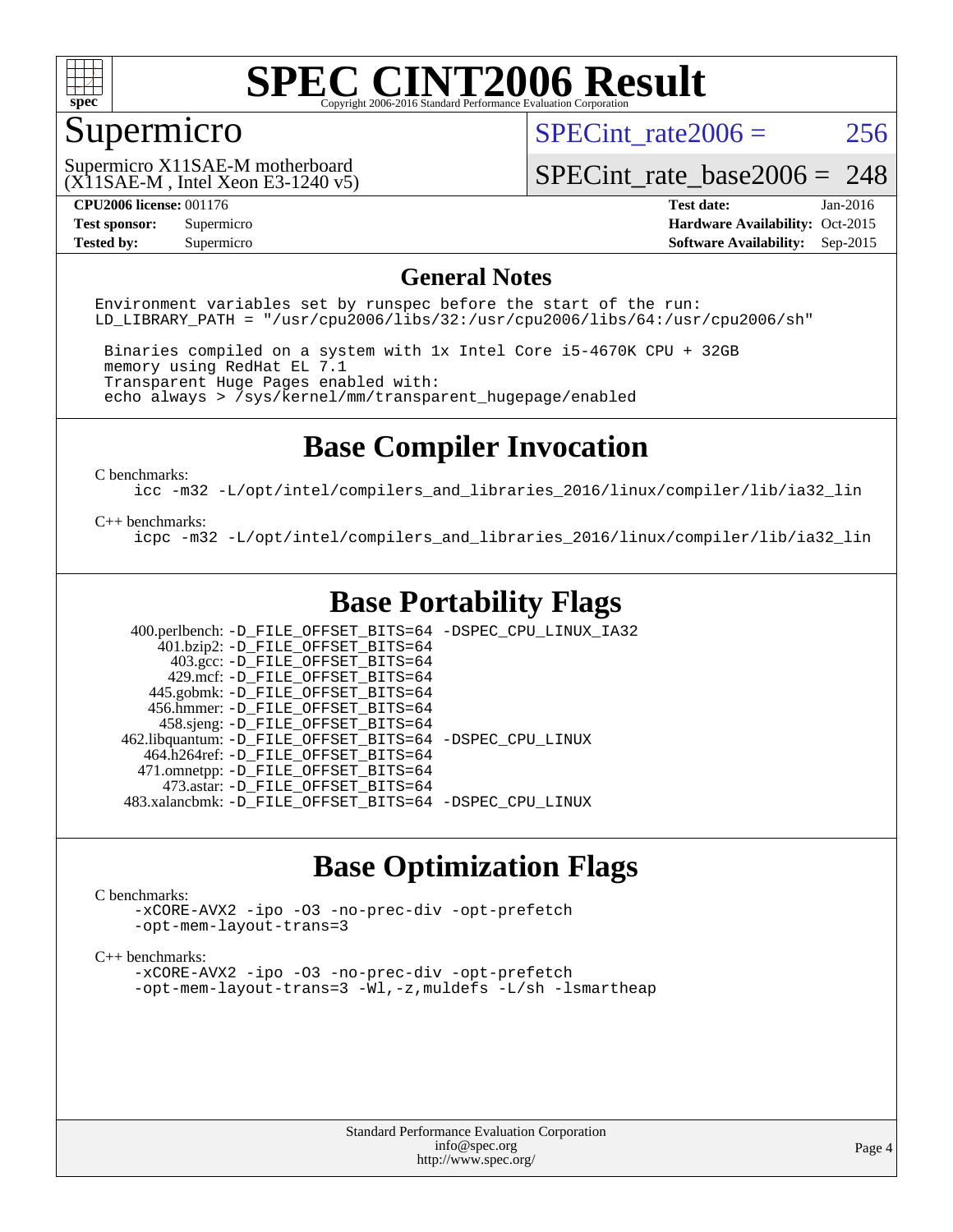

### Supermicro

SPECint rate $2006 = 256$ 

(X11SAE-M , Intel Xeon E3-1240 v5) Supermicro X11SAE-M motherboard

[SPECint\\_rate\\_base2006 =](http://www.spec.org/auto/cpu2006/Docs/result-fields.html#SPECintratebase2006) 248

**[CPU2006 license:](http://www.spec.org/auto/cpu2006/Docs/result-fields.html#CPU2006license)** 001176 **[Test date:](http://www.spec.org/auto/cpu2006/Docs/result-fields.html#Testdate)** Jan-2016 **[Test sponsor:](http://www.spec.org/auto/cpu2006/Docs/result-fields.html#Testsponsor)** Supermicro Supermicro **[Hardware Availability:](http://www.spec.org/auto/cpu2006/Docs/result-fields.html#HardwareAvailability)** Oct-2015 **[Tested by:](http://www.spec.org/auto/cpu2006/Docs/result-fields.html#Testedby)** Supermicro **Supermicro [Software Availability:](http://www.spec.org/auto/cpu2006/Docs/result-fields.html#SoftwareAvailability)** Sep-2015

### **[Base Other Flags](http://www.spec.org/auto/cpu2006/Docs/result-fields.html#BaseOtherFlags)**

[C benchmarks](http://www.spec.org/auto/cpu2006/Docs/result-fields.html#Cbenchmarks):

403.gcc: [-Dalloca=\\_alloca](http://www.spec.org/cpu2006/results/res2016q1/cpu2006-20160206-38980.flags.html#b403.gcc_baseEXTRA_CFLAGS_Dalloca_be3056838c12de2578596ca5467af7f3)

### **[Peak Compiler Invocation](http://www.spec.org/auto/cpu2006/Docs/result-fields.html#PeakCompilerInvocation)**

[C benchmarks \(except as noted below\)](http://www.spec.org/auto/cpu2006/Docs/result-fields.html#Cbenchmarksexceptasnotedbelow):

[icc -m32 -L/opt/intel/compilers\\_and\\_libraries\\_2016/linux/compiler/lib/ia32\\_lin](http://www.spec.org/cpu2006/results/res2016q1/cpu2006-20160206-38980.flags.html#user_CCpeak_intel_icc_e10256ba5924b668798078a321b0cb3f)

400.perlbench: [icc -m64](http://www.spec.org/cpu2006/results/res2016q1/cpu2006-20160206-38980.flags.html#user_peakCCLD400_perlbench_intel_icc_64bit_bda6cc9af1fdbb0edc3795bac97ada53)

401.bzip2: [icc -m64](http://www.spec.org/cpu2006/results/res2016q1/cpu2006-20160206-38980.flags.html#user_peakCCLD401_bzip2_intel_icc_64bit_bda6cc9af1fdbb0edc3795bac97ada53)

456.hmmer: [icc -m64](http://www.spec.org/cpu2006/results/res2016q1/cpu2006-20160206-38980.flags.html#user_peakCCLD456_hmmer_intel_icc_64bit_bda6cc9af1fdbb0edc3795bac97ada53)

458.sjeng: [icc -m64](http://www.spec.org/cpu2006/results/res2016q1/cpu2006-20160206-38980.flags.html#user_peakCCLD458_sjeng_intel_icc_64bit_bda6cc9af1fdbb0edc3795bac97ada53)

[C++ benchmarks:](http://www.spec.org/auto/cpu2006/Docs/result-fields.html#CXXbenchmarks)

[icpc -m32 -L/opt/intel/compilers\\_and\\_libraries\\_2016/linux/compiler/lib/ia32\\_lin](http://www.spec.org/cpu2006/results/res2016q1/cpu2006-20160206-38980.flags.html#user_CXXpeak_intel_icpc_b4f50a394bdb4597aa5879c16bc3f5c5)

### **[Peak Portability Flags](http://www.spec.org/auto/cpu2006/Docs/result-fields.html#PeakPortabilityFlags)**

 400.perlbench: [-D\\_FILE\\_OFFSET\\_BITS=64](http://www.spec.org/cpu2006/results/res2016q1/cpu2006-20160206-38980.flags.html#user_peakPORTABILITY400_perlbench_file_offset_bits_64_438cf9856305ebd76870a2c6dc2689ab) [-DSPEC\\_CPU\\_LP64](http://www.spec.org/cpu2006/results/res2016q1/cpu2006-20160206-38980.flags.html#b400.perlbench_peakCPORTABILITY_DSPEC_CPU_LP64) [-DSPEC\\_CPU\\_LINUX\\_X64](http://www.spec.org/cpu2006/results/res2016q1/cpu2006-20160206-38980.flags.html#b400.perlbench_peakCPORTABILITY_DSPEC_CPU_LINUX_X64) 401.bzip2: [-D\\_FILE\\_OFFSET\\_BITS=64](http://www.spec.org/cpu2006/results/res2016q1/cpu2006-20160206-38980.flags.html#user_peakPORTABILITY401_bzip2_file_offset_bits_64_438cf9856305ebd76870a2c6dc2689ab) [-DSPEC\\_CPU\\_LP64](http://www.spec.org/cpu2006/results/res2016q1/cpu2006-20160206-38980.flags.html#suite_peakCPORTABILITY401_bzip2_DSPEC_CPU_LP64) 403.gcc: [-D\\_FILE\\_OFFSET\\_BITS=64](http://www.spec.org/cpu2006/results/res2016q1/cpu2006-20160206-38980.flags.html#user_peakPORTABILITY403_gcc_file_offset_bits_64_438cf9856305ebd76870a2c6dc2689ab) 429.mcf: [-D\\_FILE\\_OFFSET\\_BITS=64](http://www.spec.org/cpu2006/results/res2016q1/cpu2006-20160206-38980.flags.html#user_peakPORTABILITY429_mcf_file_offset_bits_64_438cf9856305ebd76870a2c6dc2689ab) 445.gobmk: [-D\\_FILE\\_OFFSET\\_BITS=64](http://www.spec.org/cpu2006/results/res2016q1/cpu2006-20160206-38980.flags.html#user_peakPORTABILITY445_gobmk_file_offset_bits_64_438cf9856305ebd76870a2c6dc2689ab) 456.hmmer: [-D\\_FILE\\_OFFSET\\_BITS=64](http://www.spec.org/cpu2006/results/res2016q1/cpu2006-20160206-38980.flags.html#user_peakPORTABILITY456_hmmer_file_offset_bits_64_438cf9856305ebd76870a2c6dc2689ab) [-DSPEC\\_CPU\\_LP64](http://www.spec.org/cpu2006/results/res2016q1/cpu2006-20160206-38980.flags.html#suite_peakCPORTABILITY456_hmmer_DSPEC_CPU_LP64) 458.sjeng: [-D\\_FILE\\_OFFSET\\_BITS=64](http://www.spec.org/cpu2006/results/res2016q1/cpu2006-20160206-38980.flags.html#user_peakPORTABILITY458_sjeng_file_offset_bits_64_438cf9856305ebd76870a2c6dc2689ab) [-DSPEC\\_CPU\\_LP64](http://www.spec.org/cpu2006/results/res2016q1/cpu2006-20160206-38980.flags.html#suite_peakCPORTABILITY458_sjeng_DSPEC_CPU_LP64) 462.libquantum: [-D\\_FILE\\_OFFSET\\_BITS=64](http://www.spec.org/cpu2006/results/res2016q1/cpu2006-20160206-38980.flags.html#user_peakPORTABILITY462_libquantum_file_offset_bits_64_438cf9856305ebd76870a2c6dc2689ab) [-DSPEC\\_CPU\\_LINUX](http://www.spec.org/cpu2006/results/res2016q1/cpu2006-20160206-38980.flags.html#b462.libquantum_peakCPORTABILITY_DSPEC_CPU_LINUX) 464.h264ref: [-D\\_FILE\\_OFFSET\\_BITS=64](http://www.spec.org/cpu2006/results/res2016q1/cpu2006-20160206-38980.flags.html#user_peakPORTABILITY464_h264ref_file_offset_bits_64_438cf9856305ebd76870a2c6dc2689ab) 471.omnetpp: [-D\\_FILE\\_OFFSET\\_BITS=64](http://www.spec.org/cpu2006/results/res2016q1/cpu2006-20160206-38980.flags.html#user_peakPORTABILITY471_omnetpp_file_offset_bits_64_438cf9856305ebd76870a2c6dc2689ab) 473.astar: [-D\\_FILE\\_OFFSET\\_BITS=64](http://www.spec.org/cpu2006/results/res2016q1/cpu2006-20160206-38980.flags.html#user_peakPORTABILITY473_astar_file_offset_bits_64_438cf9856305ebd76870a2c6dc2689ab) 483.xalancbmk: [-D\\_FILE\\_OFFSET\\_BITS=64](http://www.spec.org/cpu2006/results/res2016q1/cpu2006-20160206-38980.flags.html#user_peakPORTABILITY483_xalancbmk_file_offset_bits_64_438cf9856305ebd76870a2c6dc2689ab) [-DSPEC\\_CPU\\_LINUX](http://www.spec.org/cpu2006/results/res2016q1/cpu2006-20160206-38980.flags.html#b483.xalancbmk_peakCXXPORTABILITY_DSPEC_CPU_LINUX)

### **[Peak Optimization Flags](http://www.spec.org/auto/cpu2006/Docs/result-fields.html#PeakOptimizationFlags)**

[C benchmarks](http://www.spec.org/auto/cpu2006/Docs/result-fields.html#Cbenchmarks):

 400.perlbench: [-xCORE-AVX2](http://www.spec.org/cpu2006/results/res2016q1/cpu2006-20160206-38980.flags.html#user_peakPASS2_CFLAGSPASS2_LDCFLAGS400_perlbench_f-xAVX2_5f5fc0cbe2c9f62c816d3e45806c70d7)(pass 2) [-prof-gen:threadsafe](http://www.spec.org/cpu2006/results/res2016q1/cpu2006-20160206-38980.flags.html#user_peakPASS1_CFLAGSPASS1_LDCFLAGS400_perlbench_prof_gen_21a26eb79f378b550acd7bec9fe4467a)(pass 1) [-ipo](http://www.spec.org/cpu2006/results/res2016q1/cpu2006-20160206-38980.flags.html#user_peakPASS2_CFLAGSPASS2_LDCFLAGS400_perlbench_f-ipo)(pass 2) [-O3](http://www.spec.org/cpu2006/results/res2016q1/cpu2006-20160206-38980.flags.html#user_peakPASS2_CFLAGSPASS2_LDCFLAGS400_perlbench_f-O3)(pass 2) [-no-prec-div](http://www.spec.org/cpu2006/results/res2016q1/cpu2006-20160206-38980.flags.html#user_peakPASS2_CFLAGSPASS2_LDCFLAGS400_perlbench_f-no-prec-div)(pass 2) [-par-num-threads=1](http://www.spec.org/cpu2006/results/res2016q1/cpu2006-20160206-38980.flags.html#user_peakPASS1_CFLAGSPASS1_LDCFLAGS400_perlbench_par_num_threads_786a6ff141b4e9e90432e998842df6c2)(pass 1) [-prof-use](http://www.spec.org/cpu2006/results/res2016q1/cpu2006-20160206-38980.flags.html#user_peakPASS2_CFLAGSPASS2_LDCFLAGS400_perlbench_prof_use_bccf7792157ff70d64e32fe3e1250b55)(pass 2) [-auto-ilp32](http://www.spec.org/cpu2006/results/res2016q1/cpu2006-20160206-38980.flags.html#user_peakCOPTIMIZE400_perlbench_f-auto-ilp32)

Continued on next page

Standard Performance Evaluation Corporation [info@spec.org](mailto:info@spec.org) <http://www.spec.org/>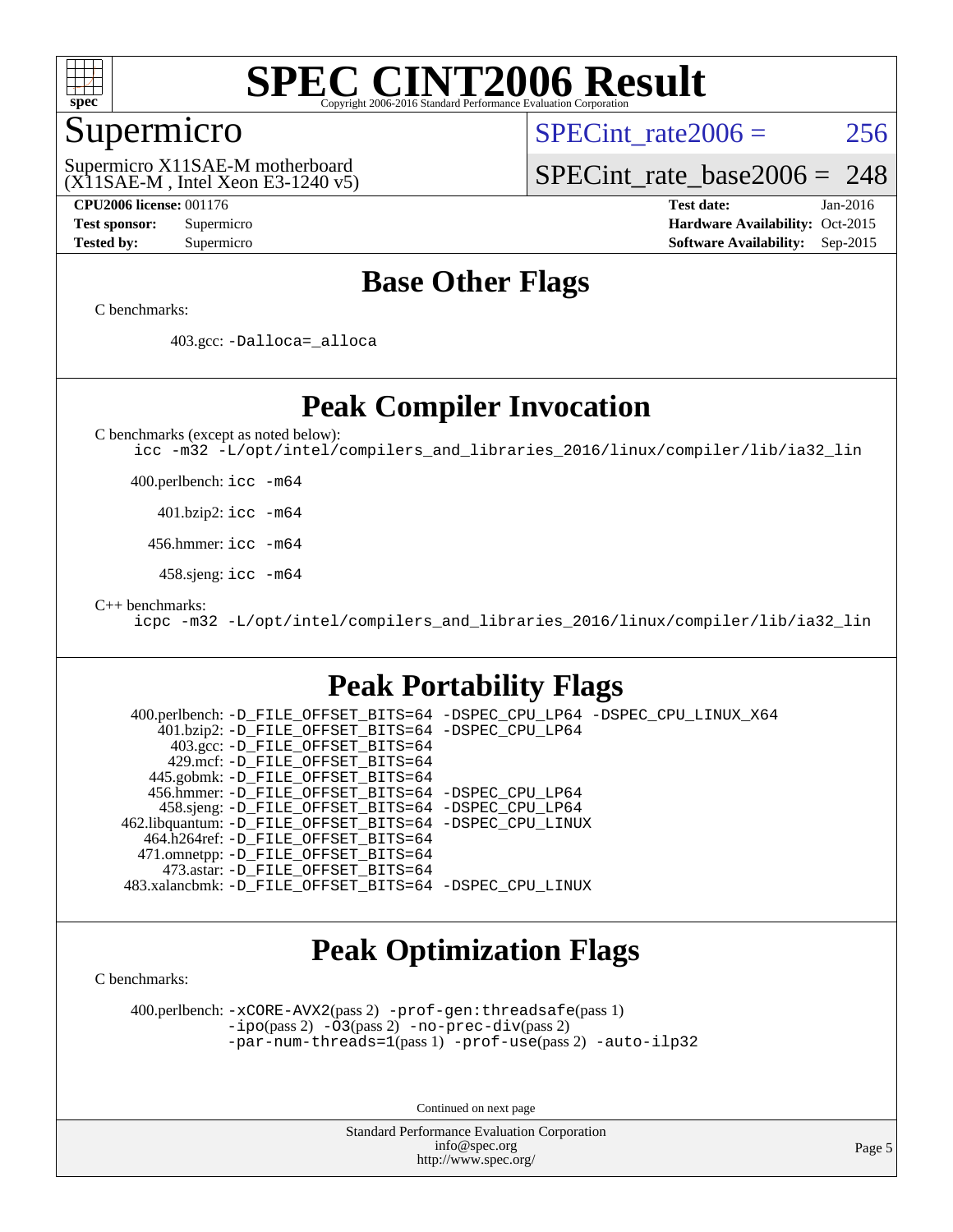

### Supermicro

SPECint rate  $2006 = 256$ 

(X11SAE-M , Intel Xeon E3-1240 v5) Supermicro X11SAE-M motherboard

SPECint rate base2006 =  $248$ 

| <b>Test sponsor:</b> | Supermicro |
|----------------------|------------|
| <b>Tested by:</b>    | Supermicro |

**[CPU2006 license:](http://www.spec.org/auto/cpu2006/Docs/result-fields.html#CPU2006license)** 001176 **[Test date:](http://www.spec.org/auto/cpu2006/Docs/result-fields.html#Testdate)** Jan-2016 **[Hardware Availability:](http://www.spec.org/auto/cpu2006/Docs/result-fields.html#HardwareAvailability)** Oct-2015 **[Software Availability:](http://www.spec.org/auto/cpu2006/Docs/result-fields.html#SoftwareAvailability)** Sep-2015

## **[Peak Optimization Flags \(Continued\)](http://www.spec.org/auto/cpu2006/Docs/result-fields.html#PeakOptimizationFlags)**

 401.bzip2: [-xCORE-AVX2](http://www.spec.org/cpu2006/results/res2016q1/cpu2006-20160206-38980.flags.html#user_peakPASS2_CFLAGSPASS2_LDCFLAGS401_bzip2_f-xAVX2_5f5fc0cbe2c9f62c816d3e45806c70d7)(pass 2) [-prof-gen:threadsafe](http://www.spec.org/cpu2006/results/res2016q1/cpu2006-20160206-38980.flags.html#user_peakPASS1_CFLAGSPASS1_LDCFLAGS401_bzip2_prof_gen_21a26eb79f378b550acd7bec9fe4467a)(pass 1)  $-i\text{po}(pass 2) -\text{O3}(pass 2)$  [-no-prec-div](http://www.spec.org/cpu2006/results/res2016q1/cpu2006-20160206-38980.flags.html#user_peakPASS2_CFLAGSPASS2_LDCFLAGS401_bzip2_f-no-prec-div)(pass 2) [-par-num-threads=1](http://www.spec.org/cpu2006/results/res2016q1/cpu2006-20160206-38980.flags.html#user_peakPASS1_CFLAGSPASS1_LDCFLAGS401_bzip2_par_num_threads_786a6ff141b4e9e90432e998842df6c2)(pass 1) [-prof-use](http://www.spec.org/cpu2006/results/res2016q1/cpu2006-20160206-38980.flags.html#user_peakPASS2_CFLAGSPASS2_LDCFLAGS401_bzip2_prof_use_bccf7792157ff70d64e32fe3e1250b55)(pass 2) [-opt-prefetch](http://www.spec.org/cpu2006/results/res2016q1/cpu2006-20160206-38980.flags.html#user_peakCOPTIMIZE401_bzip2_f-opt-prefetch) [-auto-ilp32](http://www.spec.org/cpu2006/results/res2016q1/cpu2006-20160206-38980.flags.html#user_peakCOPTIMIZE401_bzip2_f-auto-ilp32) [-ansi-alias](http://www.spec.org/cpu2006/results/res2016q1/cpu2006-20160206-38980.flags.html#user_peakCOPTIMIZE401_bzip2_f-ansi-alias) 403.gcc: [-xCORE-AVX2](http://www.spec.org/cpu2006/results/res2016q1/cpu2006-20160206-38980.flags.html#user_peakCOPTIMIZE403_gcc_f-xAVX2_5f5fc0cbe2c9f62c816d3e45806c70d7) [-ipo](http://www.spec.org/cpu2006/results/res2016q1/cpu2006-20160206-38980.flags.html#user_peakCOPTIMIZE403_gcc_f-ipo) [-O3](http://www.spec.org/cpu2006/results/res2016q1/cpu2006-20160206-38980.flags.html#user_peakCOPTIMIZE403_gcc_f-O3) [-no-prec-div](http://www.spec.org/cpu2006/results/res2016q1/cpu2006-20160206-38980.flags.html#user_peakCOPTIMIZE403_gcc_f-no-prec-div)  $429$ .mcf: basepeak = yes 445.gobmk: [-xCORE-AVX2](http://www.spec.org/cpu2006/results/res2016q1/cpu2006-20160206-38980.flags.html#user_peakPASS2_CFLAGSPASS2_LDCFLAGS445_gobmk_f-xAVX2_5f5fc0cbe2c9f62c816d3e45806c70d7)(pass 2) [-prof-gen:threadsafe](http://www.spec.org/cpu2006/results/res2016q1/cpu2006-20160206-38980.flags.html#user_peakPASS1_CFLAGSPASS1_LDCFLAGS445_gobmk_prof_gen_21a26eb79f378b550acd7bec9fe4467a)(pass 1) [-prof-use](http://www.spec.org/cpu2006/results/res2016q1/cpu2006-20160206-38980.flags.html#user_peakPASS2_CFLAGSPASS2_LDCFLAGS445_gobmk_prof_use_bccf7792157ff70d64e32fe3e1250b55)(pass 2) [-par-num-threads=1](http://www.spec.org/cpu2006/results/res2016q1/cpu2006-20160206-38980.flags.html#user_peakPASS1_CFLAGSPASS1_LDCFLAGS445_gobmk_par_num_threads_786a6ff141b4e9e90432e998842df6c2)(pass 1) [-ansi-alias](http://www.spec.org/cpu2006/results/res2016q1/cpu2006-20160206-38980.flags.html#user_peakCOPTIMIZE445_gobmk_f-ansi-alias) [-opt-mem-layout-trans=3](http://www.spec.org/cpu2006/results/res2016q1/cpu2006-20160206-38980.flags.html#user_peakCOPTIMIZE445_gobmk_f-opt-mem-layout-trans_a7b82ad4bd7abf52556d4961a2ae94d5) 456.hmmer: [-xCORE-AVX2](http://www.spec.org/cpu2006/results/res2016q1/cpu2006-20160206-38980.flags.html#user_peakCOPTIMIZE456_hmmer_f-xAVX2_5f5fc0cbe2c9f62c816d3e45806c70d7) [-ipo](http://www.spec.org/cpu2006/results/res2016q1/cpu2006-20160206-38980.flags.html#user_peakCOPTIMIZE456_hmmer_f-ipo) [-O3](http://www.spec.org/cpu2006/results/res2016q1/cpu2006-20160206-38980.flags.html#user_peakCOPTIMIZE456_hmmer_f-O3) [-no-prec-div](http://www.spec.org/cpu2006/results/res2016q1/cpu2006-20160206-38980.flags.html#user_peakCOPTIMIZE456_hmmer_f-no-prec-div) [-unroll2](http://www.spec.org/cpu2006/results/res2016q1/cpu2006-20160206-38980.flags.html#user_peakCOPTIMIZE456_hmmer_f-unroll_784dae83bebfb236979b41d2422d7ec2) [-auto-ilp32](http://www.spec.org/cpu2006/results/res2016q1/cpu2006-20160206-38980.flags.html#user_peakCOPTIMIZE456_hmmer_f-auto-ilp32) 458.sjeng: [-xCORE-AVX2](http://www.spec.org/cpu2006/results/res2016q1/cpu2006-20160206-38980.flags.html#user_peakPASS2_CFLAGSPASS2_LDCFLAGS458_sjeng_f-xAVX2_5f5fc0cbe2c9f62c816d3e45806c70d7)(pass 2) [-prof-gen:threadsafe](http://www.spec.org/cpu2006/results/res2016q1/cpu2006-20160206-38980.flags.html#user_peakPASS1_CFLAGSPASS1_LDCFLAGS458_sjeng_prof_gen_21a26eb79f378b550acd7bec9fe4467a)(pass 1)  $-i\text{po}(pass 2) -\overline{O}3(pass 2)$  [-no-prec-div](http://www.spec.org/cpu2006/results/res2016q1/cpu2006-20160206-38980.flags.html#user_peakPASS2_CFLAGSPASS2_LDCFLAGS458_sjeng_f-no-prec-div)(pass 2) [-par-num-threads=1](http://www.spec.org/cpu2006/results/res2016q1/cpu2006-20160206-38980.flags.html#user_peakPASS1_CFLAGSPASS1_LDCFLAGS458_sjeng_par_num_threads_786a6ff141b4e9e90432e998842df6c2)(pass 1) [-prof-use](http://www.spec.org/cpu2006/results/res2016q1/cpu2006-20160206-38980.flags.html#user_peakPASS2_CFLAGSPASS2_LDCFLAGS458_sjeng_prof_use_bccf7792157ff70d64e32fe3e1250b55)(pass 2) [-unroll4](http://www.spec.org/cpu2006/results/res2016q1/cpu2006-20160206-38980.flags.html#user_peakCOPTIMIZE458_sjeng_f-unroll_4e5e4ed65b7fd20bdcd365bec371b81f) [-auto-ilp32](http://www.spec.org/cpu2006/results/res2016q1/cpu2006-20160206-38980.flags.html#user_peakCOPTIMIZE458_sjeng_f-auto-ilp32) 462.libquantum: basepeak = yes 464.h264ref: [-xCORE-AVX2](http://www.spec.org/cpu2006/results/res2016q1/cpu2006-20160206-38980.flags.html#user_peakPASS2_CFLAGSPASS2_LDCFLAGS464_h264ref_f-xAVX2_5f5fc0cbe2c9f62c816d3e45806c70d7)(pass 2) [-prof-gen:threadsafe](http://www.spec.org/cpu2006/results/res2016q1/cpu2006-20160206-38980.flags.html#user_peakPASS1_CFLAGSPASS1_LDCFLAGS464_h264ref_prof_gen_21a26eb79f378b550acd7bec9fe4467a)(pass 1) [-ipo](http://www.spec.org/cpu2006/results/res2016q1/cpu2006-20160206-38980.flags.html#user_peakPASS2_CFLAGSPASS2_LDCFLAGS464_h264ref_f-ipo)(pass 2) [-O3](http://www.spec.org/cpu2006/results/res2016q1/cpu2006-20160206-38980.flags.html#user_peakPASS2_CFLAGSPASS2_LDCFLAGS464_h264ref_f-O3)(pass 2) [-no-prec-div](http://www.spec.org/cpu2006/results/res2016q1/cpu2006-20160206-38980.flags.html#user_peakPASS2_CFLAGSPASS2_LDCFLAGS464_h264ref_f-no-prec-div)(pass 2) [-par-num-threads=1](http://www.spec.org/cpu2006/results/res2016q1/cpu2006-20160206-38980.flags.html#user_peakPASS1_CFLAGSPASS1_LDCFLAGS464_h264ref_par_num_threads_786a6ff141b4e9e90432e998842df6c2)(pass 1) [-prof-use](http://www.spec.org/cpu2006/results/res2016q1/cpu2006-20160206-38980.flags.html#user_peakPASS2_CFLAGSPASS2_LDCFLAGS464_h264ref_prof_use_bccf7792157ff70d64e32fe3e1250b55)(pass 2) [-unroll2](http://www.spec.org/cpu2006/results/res2016q1/cpu2006-20160206-38980.flags.html#user_peakCOPTIMIZE464_h264ref_f-unroll_784dae83bebfb236979b41d2422d7ec2) [-ansi-alias](http://www.spec.org/cpu2006/results/res2016q1/cpu2006-20160206-38980.flags.html#user_peakCOPTIMIZE464_h264ref_f-ansi-alias) [C++ benchmarks:](http://www.spec.org/auto/cpu2006/Docs/result-fields.html#CXXbenchmarks) 471.omnetpp: [-xCORE-AVX2](http://www.spec.org/cpu2006/results/res2016q1/cpu2006-20160206-38980.flags.html#user_peakPASS2_CXXFLAGSPASS2_LDCXXFLAGS471_omnetpp_f-xAVX2_5f5fc0cbe2c9f62c816d3e45806c70d7)(pass 2) [-prof-gen:threadsafe](http://www.spec.org/cpu2006/results/res2016q1/cpu2006-20160206-38980.flags.html#user_peakPASS1_CXXFLAGSPASS1_LDCXXFLAGS471_omnetpp_prof_gen_21a26eb79f378b550acd7bec9fe4467a)(pass 1)  $-ipo(pass 2) -\overline{03(pass 2)}$  $-ipo(pass 2) -\overline{03(pass 2)}$  [-no-prec-div](http://www.spec.org/cpu2006/results/res2016q1/cpu2006-20160206-38980.flags.html#user_peakPASS2_CXXFLAGSPASS2_LDCXXFLAGS471_omnetpp_f-no-prec-div)(pass 2) [-par-num-threads=1](http://www.spec.org/cpu2006/results/res2016q1/cpu2006-20160206-38980.flags.html#user_peakPASS1_CXXFLAGSPASS1_LDCXXFLAGS471_omnetpp_par_num_threads_786a6ff141b4e9e90432e998842df6c2)(pass 1) [-prof-use](http://www.spec.org/cpu2006/results/res2016q1/cpu2006-20160206-38980.flags.html#user_peakPASS2_CXXFLAGSPASS2_LDCXXFLAGS471_omnetpp_prof_use_bccf7792157ff70d64e32fe3e1250b55)(pass 2) [-ansi-alias](http://www.spec.org/cpu2006/results/res2016q1/cpu2006-20160206-38980.flags.html#user_peakCXXOPTIMIZE471_omnetpp_f-ansi-alias) [-opt-ra-region-strategy=block](http://www.spec.org/cpu2006/results/res2016q1/cpu2006-20160206-38980.flags.html#user_peakCXXOPTIMIZE471_omnetpp_f-opt-ra-region-strategy_a0a37c372d03933b2a18d4af463c1f69) [-Wl,-z,muldefs](http://www.spec.org/cpu2006/results/res2016q1/cpu2006-20160206-38980.flags.html#user_peakEXTRA_LDFLAGS471_omnetpp_link_force_multiple1_74079c344b956b9658436fd1b6dd3a8a) [-L/sh -lsmartheap](http://www.spec.org/cpu2006/results/res2016q1/cpu2006-20160206-38980.flags.html#user_peakEXTRA_LIBS471_omnetpp_SmartHeap_32f6c82aa1ed9c52345d30cf6e4a0499) 473.astar: basepeak = yes

483.xalancbmk: basepeak = yes

### **[Peak Other Flags](http://www.spec.org/auto/cpu2006/Docs/result-fields.html#PeakOtherFlags)**

[C benchmarks](http://www.spec.org/auto/cpu2006/Docs/result-fields.html#Cbenchmarks):

403.gcc: [-Dalloca=\\_alloca](http://www.spec.org/cpu2006/results/res2016q1/cpu2006-20160206-38980.flags.html#b403.gcc_peakEXTRA_CFLAGS_Dalloca_be3056838c12de2578596ca5467af7f3)